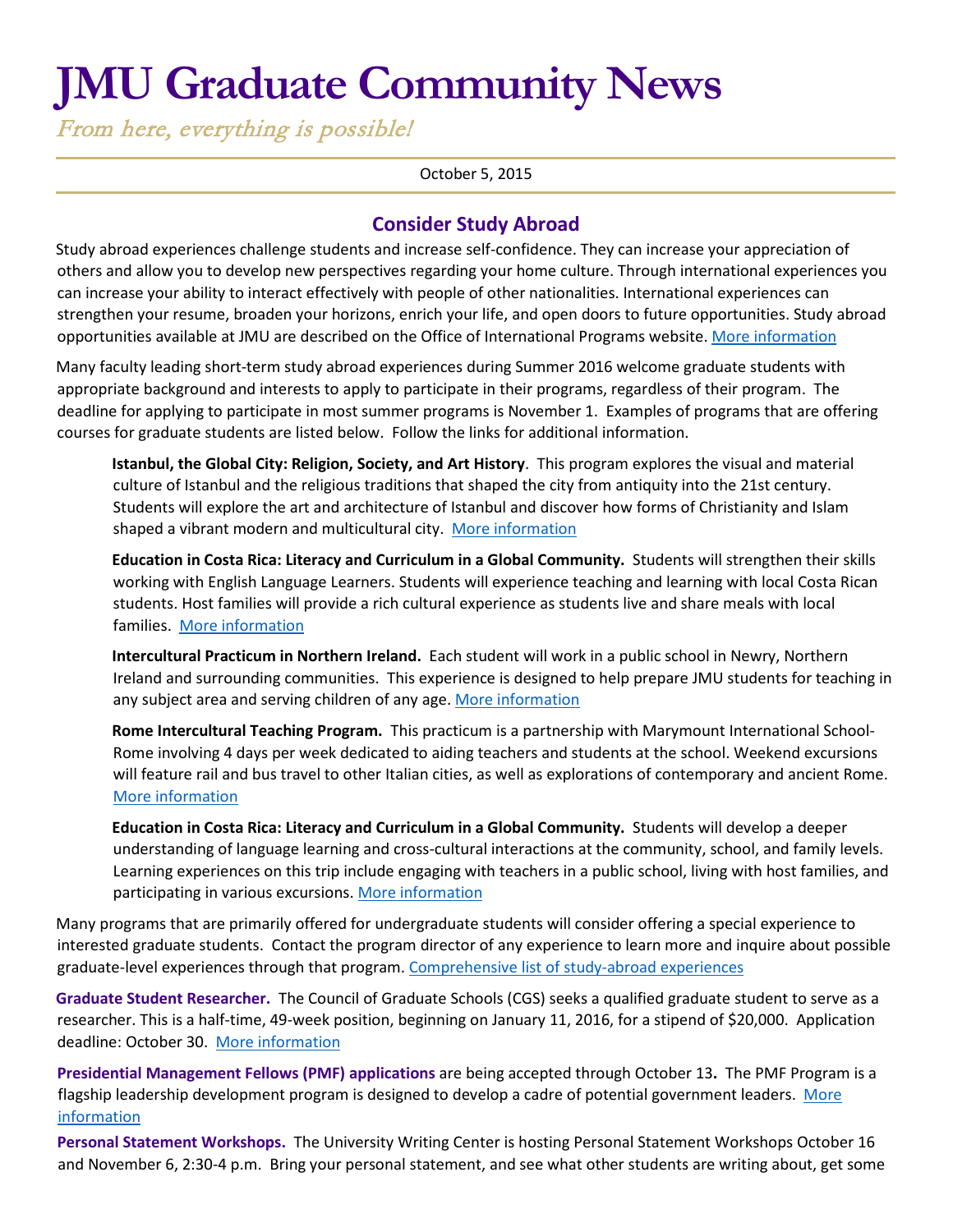tips from writing experts, and make improvements to your draft. Space is limited! To reserve your spot, contact UWC Outreach Coordinator Lucy Malenke [at malenklb@jmu.edu.](https://exchange.jmu.edu/owa/redir.aspx?SURL=CQ_u9lbvNE5YwrXMT4mNkFPB2qp2bDfx5G9EV4hiveQTY81QTcTSCG0AYQBpAGwAdABvADoAbQBhAGwAZQBuAGsAbABiAEAAagBtAHUALgBlAGQAdQA.&URL=mailto%3amalenklb%40jmu.edu) Can't attend? Need help getting started? Book an [appointment with a](http://www.jmu.edu/uwc/) tutor o[r view online resources.](http://www.jmu.edu/uwc/link-library/index.shtml)

**A Veterans Center** has opened in Wilson Hall. Students who are veterans can get access by joining the Student Veterans Association [\(join through BeInvolved,](https://beinvolved.jmu.edu/) search for "veterans"). [More information about JMU Veterans](http://www.jmu.edu/veterans/index.shtml)

**Need a Job?** New student positions and wage positions are posted on JMU's [Joblink.](http://joblink.jmu.edu/) 

**Keep up with Graduate Student Association (GSA) Events.** The GSA is a student-led and student-run organization that provides professional and social opportunities to all JMU graduate students and alumni. [Like them on Facebook.](https://www.facebook.com/JMUGSA?fref=ts) [Find](https://twitter.com/JMUGSA) [them on Twitter. \(](https://twitter.com/JMUGSA)gsa@jmu.edu; 568-7088[\) More information](http://www.jmu.edu/grad/gsa/index.shtml) 

### **Upcoming Events & Deadlines**

- **Care, Communication, & Compassion: Lola's Story** is the title of a presentation by Cathy Motley-Fitch and her husband Alan Fitch, sponsored by the JMU Physician Assistant Program. Sadly, Cathy and Alan had a daughter pass away just a few days after her birth. The condition she had could have been treated if not for a series of medical errors and poor communication among the health care team. October 5, 6:30 pm, Madison Union Ballroom. For more information contact Jerry Wenger [\(wenigegr@jmu.edu\)](mailto:wenigegr@jmu.edu)
- **Karenne Wood Poetry Reading.** October 6, 4 PM in Grafton Stovall. [More information](http://www.jmu.edu/events/furiousflower/2015/10/06-karenne-wood.shtml)
- **Unlocking the Gilded Cage:** Economic Rights in American Woman's History. October 6, 5 PM, Zane Showker G005. [More information](http://www.jmu.edu/events/cob/2015/10/06-gilliam-center-speaker-jayme-lemke.shtml)
- **Re-Presenting Our History: Virginia Indians Today and Yesterday.** October 7, 1 PM, Madison Union 404. [More](http://www.jmu.edu/events/americanstudies/2015/10/07-karenne-public-presentation.shtml)  [information](http://www.jmu.edu/events/americanstudies/2015/10/07-karenne-public-presentation.shtml)
- **Ending Campus Sexual Violence: How Research on Men Can Help Inform Best Practices and Polices.** Visiting Scholar Presentation by Dr. Walter DeKeseredy. October 7, 6:30 PM in Harrison 2105. [More information](http://www.jmu.edu/events/womenstudies/2015/10/07-visiting-scholar-walter.shtml)
- **Entrepreneurship at the Intersection of the Arts, Technology, and Experience Design.** Visiting Scholar Presentation by Dr. S. Alex Ruthmann, October 7, 7:30 PM, HHS 1301. [More information](http://www.jmu.edu/events/cal/2015/10/07-event-visiting-scholar1.shtml)
- **Madison Vision Presentation: Dr. George Kuh.** Madison Union Ballroom, October 8, 3:30 PM, Madison Union Ballroom. [More information](http://www.jmu.edu/events/president/2015/10/MVS-Kuh.shtml)
- **An Introduction to Structural Equation Modeling.** This workshop will provide a general overview of structural equation modeling (SEM) by introducing path analysis, confirmatory factor analysis (CFA), and full structural equation modeling. This workshop requires no prior experience with SEM. Open to graduate students and faculty. October 9, 12:30-3:30 PM, Student Success Center, 1075. [Registration required](http://www.jmu.edu/events/cfi/2015/10/09-an_introduction_to_structural_equation_modeling.shtml)
- **Flu Vaccine Clinic.** October 14, 8 am 5 pm, Festival Highlands Room. [More information](http://www.jmu.edu/events/healthcenter/2015/10/14-jmufluclinic.shtml)
- **Cultivating the Just and Peaceable Self.** Annual conference of the Peace and Justice Studies Association. This conference is open to all JMU participants free of charge. October 15 – 17. Workshops, panels, and scholarly talks will feature topics such as nonviolent social change, restorative justice, conflict resolution, peace education, peace ecology, sustainability, and transformative learning. [Registration required](http://www.jmu.edu/events/mc/2015/10/15-17-peace-and-justice-studies-association-annual-conference.shtml)
- **Madison Vision Presentation: Mr. Russ Reeder**. October 22, 3:30 PM, Madison Union Ballroom.
- **Last day to submit an application for Masters, Ed.S. or Doctoral degree** if graduation requirements are to be met in May 2016, or for summer graduates walking in May. Monday, November 16.
- **Thesis/Dissertation Deadline for December 2015 Commencement.** November 20.

For additional events of possible interest, regularly check<http://www.jmu.edu/events>

#### **Tips from TGS (The Graduate School)**

**Graduate Policies.** You are responsible to read and follow the graduate policies set forth in the [Graduate](http://jmu.edu/catalog) [Catalog.](http://jmu.edu/catalog) Important information regarding degree progress, including rules for successful progression and continuous enrollment are also on the [Graduate School website](http://www.jmu.edu/grad/current-students/degree-progress/beginning.shtml)